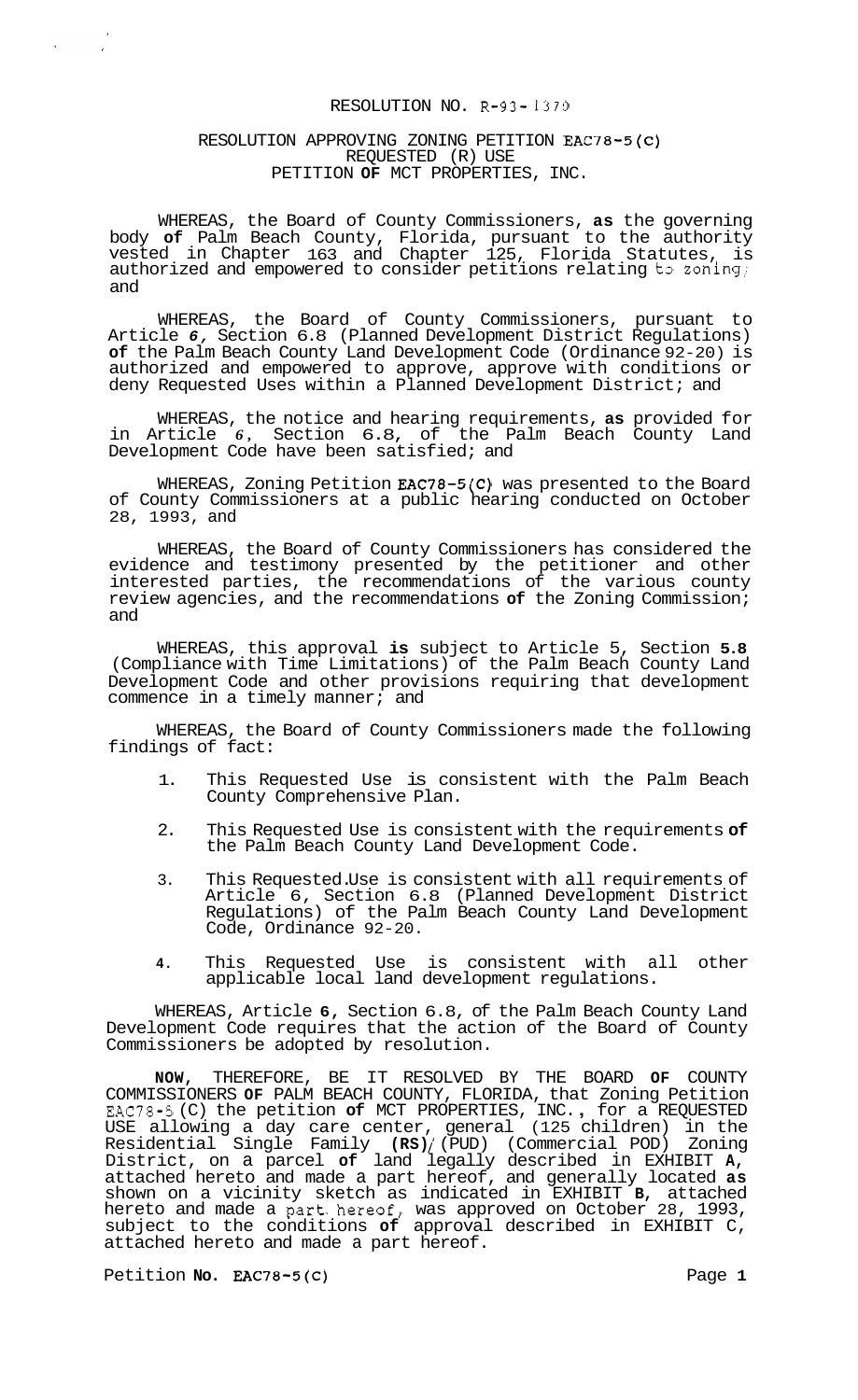Commissioner Marcus moved **for** the approval **of** the Resolution.

The motion was seconded by Commissioner Aaronson and, upon being put to a vote, the vote was as follows:

| Mary McCarty, Chair    | $\mathbb{R}$ $\mathbb{R}$ | Absent<br>Aye |
|------------------------|---------------------------|---------------|
| Burt Aaronson          |                           |               |
| Ken Foster             |                           | Aye           |
| Maude Ford Lee         |                           | Aye<br>Aye    |
| Karen <b>T.</b> Marcus |                           |               |
| Warren Newell          |                           | Aye           |
| Carol A. Roberts       |                           | Absent        |

The Chair thereupon declared that the resolution was duly passed and adopted this 28th day **of** October, **1993.** 

APPROVED **AS** TO FORM AND LEGAL SUFFICIENCY

 $\mathbf{f}$ 

PALM BEACH COUNTY, FLORIDA BY ITS BOARD OF COUNTY COMMISSIONERS<br>DOROTHY H. WILKEN, CLERK

BY:

BY:  $\overline{\mathtt{DEF}}$ CLERK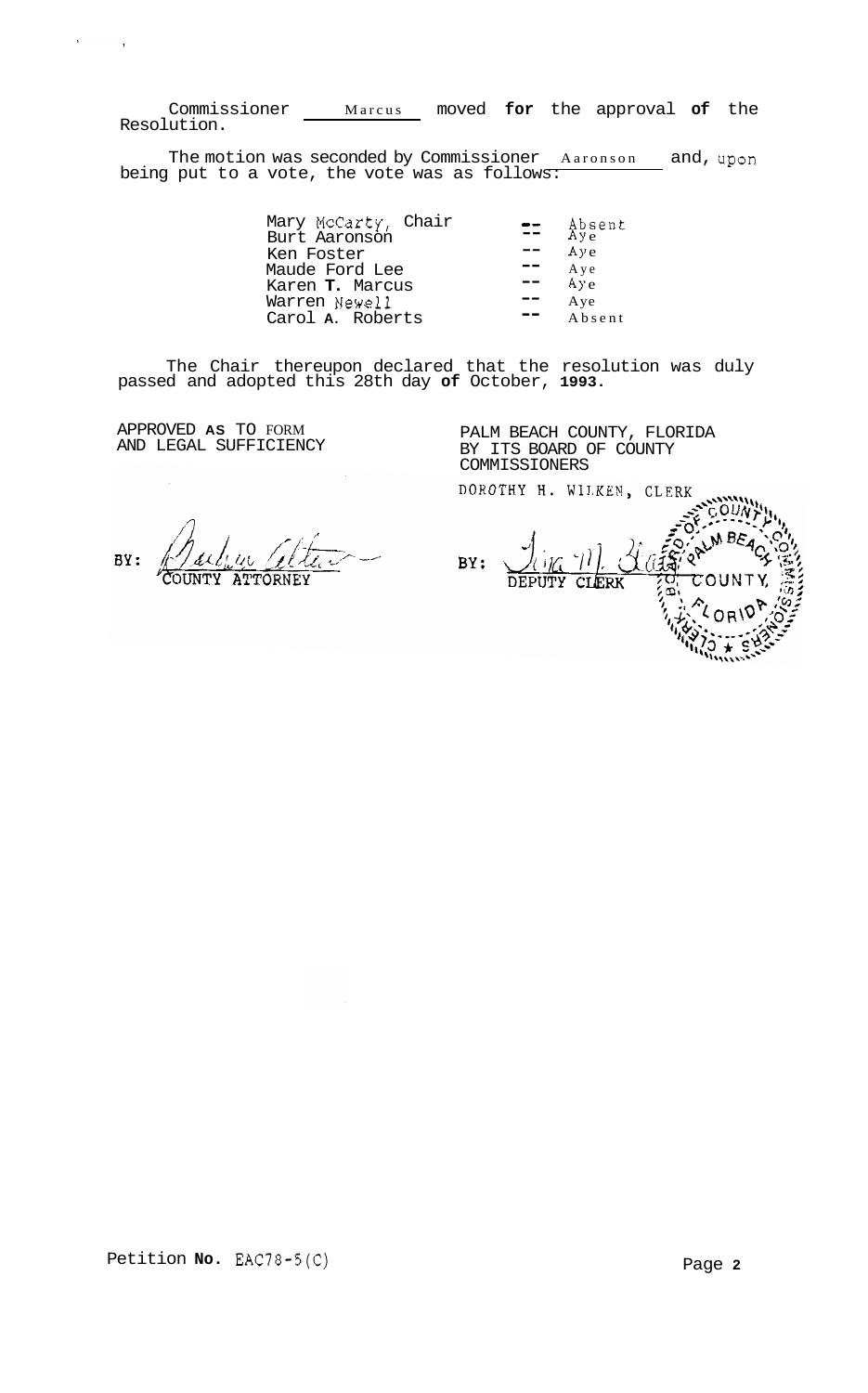# **EXHIBIT A**

 $\sim$   $t$  .

# LEGAL **DESCRIPTION**

**Plat of Hamptons Square according to plat thereof, as recorded at Plat Book 37, Page 115 of the Public Records of Palm Beach County, Florida** .-

 $\sim$  44  $\%$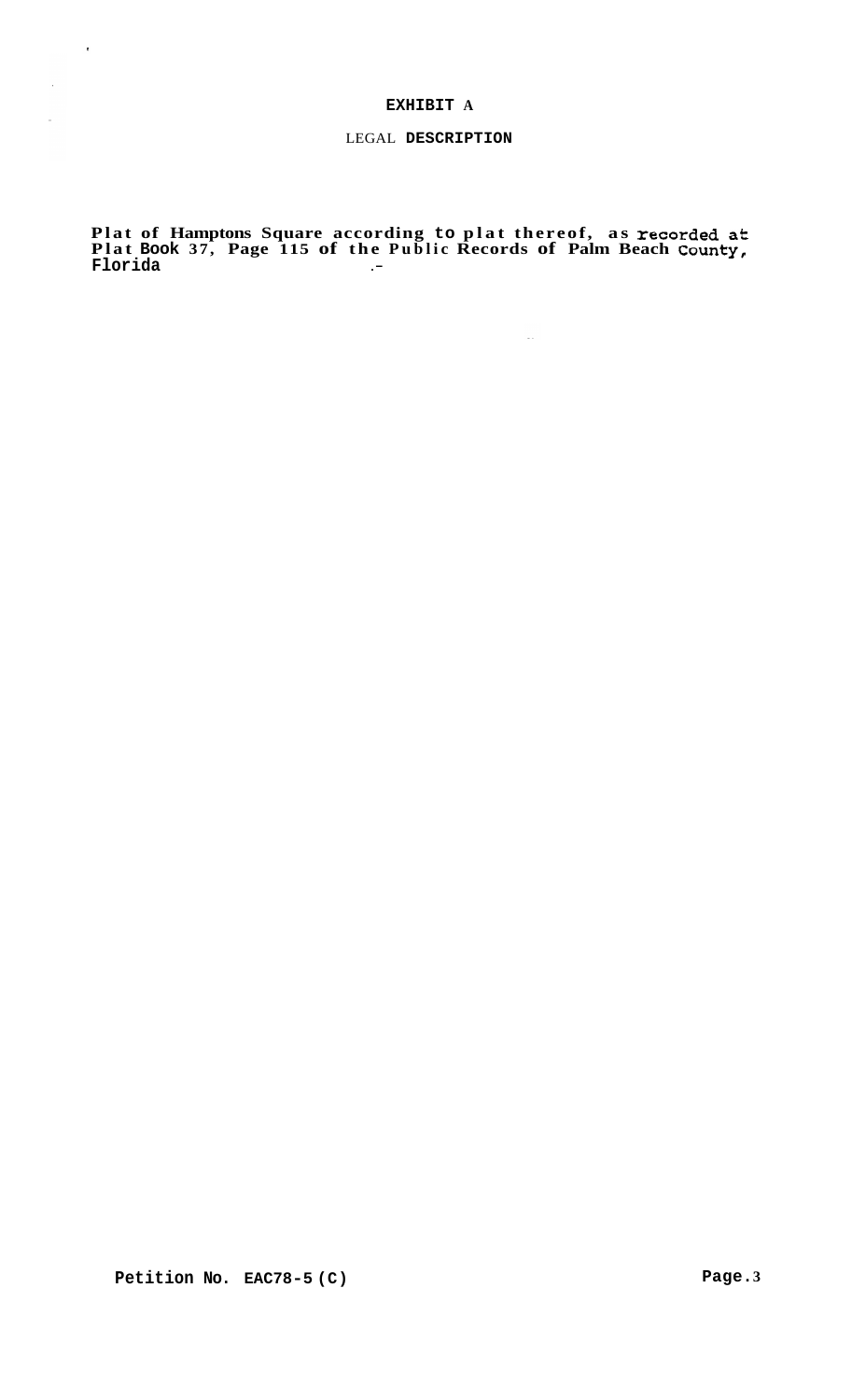# **EXHIBIT B**

# **VICINITY SKETCH**

 $\frac{1}{2}$ 

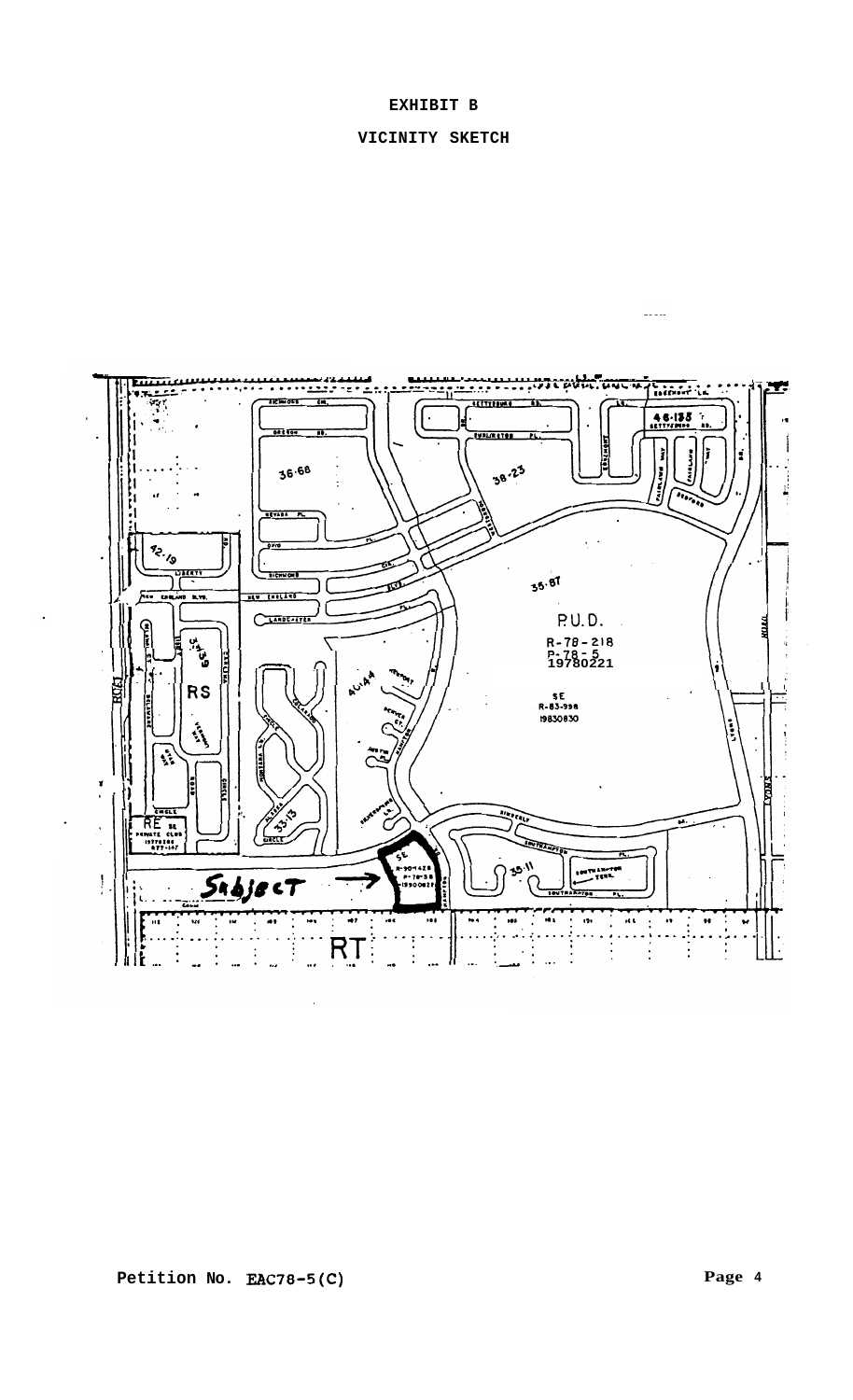#### EXHIBIT C

#### CONDITIONS **OF** APPROVAL

**NOTE:** All previous conditions **of** approval are shown in **BOLD**  and will be carried forward with this petition unless expressly modified herein.

#### **A.** GENERAL

- **1.**  All previous conditions of approval applicable to the subject property have been consolidated as contained herein. The petitioner shall comply with all previous conditions *of* approval, including original deadlines, unless expressly modified. (MONITORING)
- **2. The petitioner shall comply with all previous conditions of approval, unless expressly modified herein.**  (Previously Condition 1 *of* Resolution R-90-1428).
- **3. Prior to certification, the site plan shall be amended to indicate the following:** 
	- **a. The proposed structure for the day care center,**  shall be labelled as "two-story".
	- **b. The dumpster, if located outside, shall be completely screened by a six foot** *(6')* **high solid fence and located away from the outdoor play area.**  (Previously Condition 2 **of** Resolution R-90-1428).
- 4. Condition **No. 4 of** Resolution No. R-90-1428 which currently states:

**Use of the site shall be limited to a day care center supporting a maximum of 125 children.** 

**Is** hereby amended to state:

The day care center shall be limited to a maximum of 220 children.

- *5.*  **No outdoor loud speaker system shall be permitted on site.** (Previously Condition **5 of** Resolution R-90-1428).
- *6.*  **The petitioner shall install adequate sign area to indicate the drop-off parking stalls and the parking spaces for the employees.** (Previously Condition *6 of*  Resolution R-90-1428).
- *7.*  **Adequate directional sign area shall be installed to enable users to access and leave the site in a controlled manner.** (Previously Condition **7 of** Resolution R-90- 1428).

### **B.** PREM

1. **Developer shall dedicate two (2) percent of the project area to Palm Beach County or other civic use as allowed by the Code to be determined by Palm Beach County.**  (Previously Condition 18 **of** Petition 78-05, Resolution R-78-192). (PREM)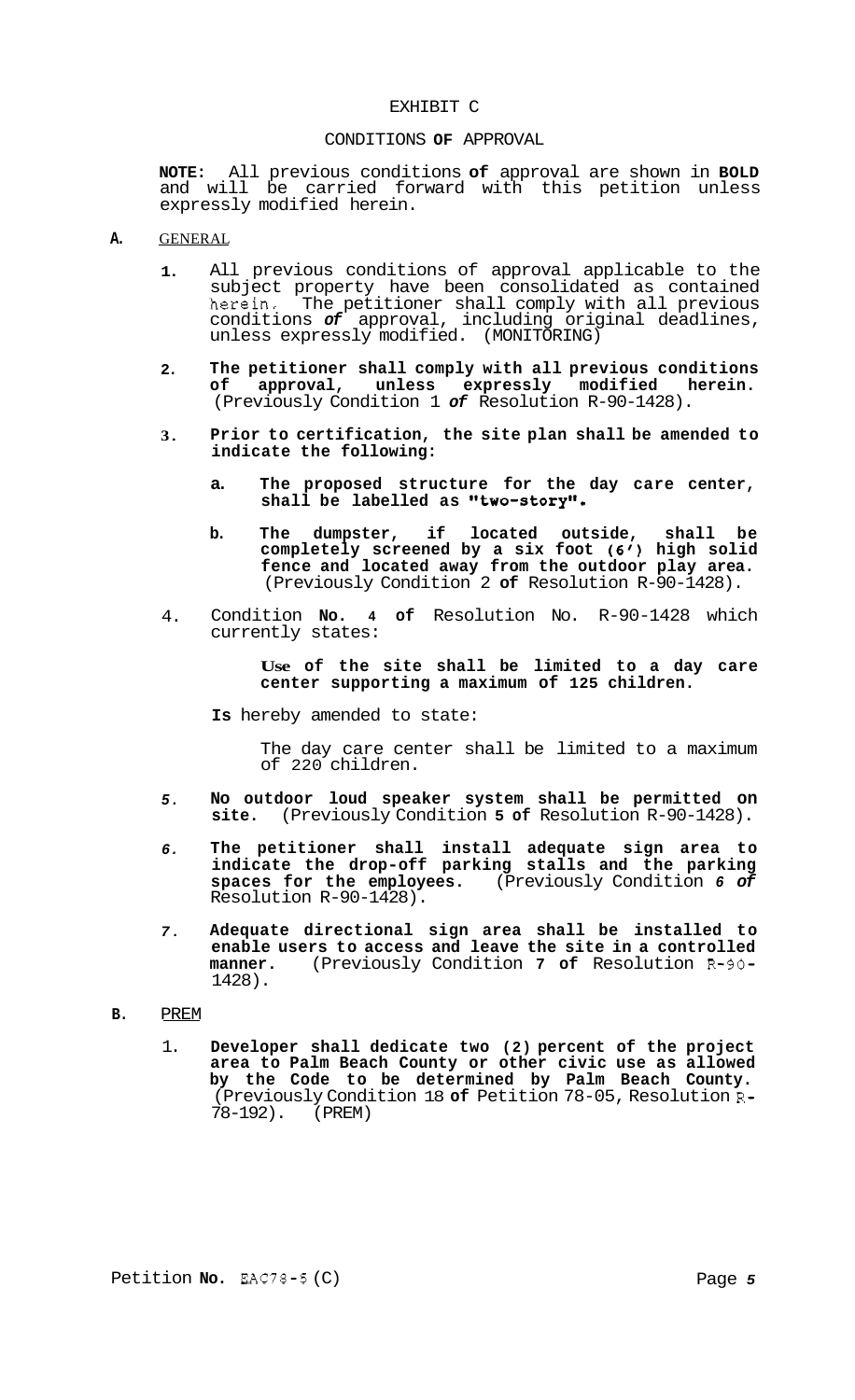**2. Developer shall provide an additional fifty (50) acres of recreation area to be comprised of an eight (8) foot bike path system throughout the project; a passive linear park system forty (40) feet in width around the lake frontage; and three (3) piers for boating access to the lake, one (1) being located on each of the major recreation areas on the lake. In addition, within ninety (90) days of the Amendment of the Master Plan approval the Developer shall donate fifty thousand dollars (\$50,000.00) to Palm Beach County to be utilized offsite in the Boca Greens Park dedication area.** (Previously Condition **20 of** Petition 78-05, Resolution R-78-192). (PREM)

# *C.* SCHOOL BOARD

1. **Within seven** *(7)* **days of the Amendment of the Master Plan approval the Developer shall donate fifty thousand dollars (50,000.00) to the School Board of Palm Beach County.** (Previously Condition 19 of Petition 78-05, Resolution R-78-192). (SCHOOL BOARD)

# **D.** LANDSCAPING

**1. The landscaping along the six foot (6') fence, on the south perimeter of the outdoor play area, shall be upgraded to include a minimum of ten foot (10') tall native canopy trees spaced twenty feet (20') on-center. A minimum of one (1) twelve foot (12') tall tree shall be planted for each 500 square feet of outdoor activity area.** (Previously Condition **3 of** Resolution R-90-1428).

# **E.** ENGINEERING

- 1. The property owner shall pay a Fair Share Fee in the amount and manner required by the "Fair Share Contribution for Road Improvements Ordinance" as it presently exists or as it may from time to time be amended. The Fair Share Fee for the daycare expansion is **\$26,235.00** (477 additional trips **X** *\$55.00* per trip) (IMPACT FEE COORDINATOR).
- 2. **Developer shall submit traffic impact analysis.**  (Previously Condition **1** of Petition 74-44, Resolution **R-**74-291). (ENGINEERING)
- **3. Developer shall submit Master Drainage Report including Design High Water, recurring high water for twenty-five (25) year period, flood elevation for one hundred (100) year storm and compatibility of drainage facilities within lake Worth Drainage District facilities.**  (Previously Condition 2 of Petition 74-44, Resolution R-<br>74-291). (ENGINEERING) 74-291). (ENGINEERING)
- 4. Palm Beach County Engineering Department to **provide design and drainage for Lyons Road to State Road 808 and said road shall be constructed by the developer.**  (Previously Condition **3** *of* Petition 74-44, Resolution R-**74-291).** (ENGINEERING)
- 5. **Developer shall improve and signalize the intersections of State Road No.7 and development entrance roads, when recommended by the Department of Transportation. Developer shall provide State Road No.** *7* **by- pass.**  (Previously Condition 4 of Petition 74-44, Resolution R-74-291). (ENGINEERING)
- **6. Developer shall construct Lyons Road within the property.**  (Previously Condition **5 of** Petition 74-44, Resolution R-74-291). (ENGINEERING)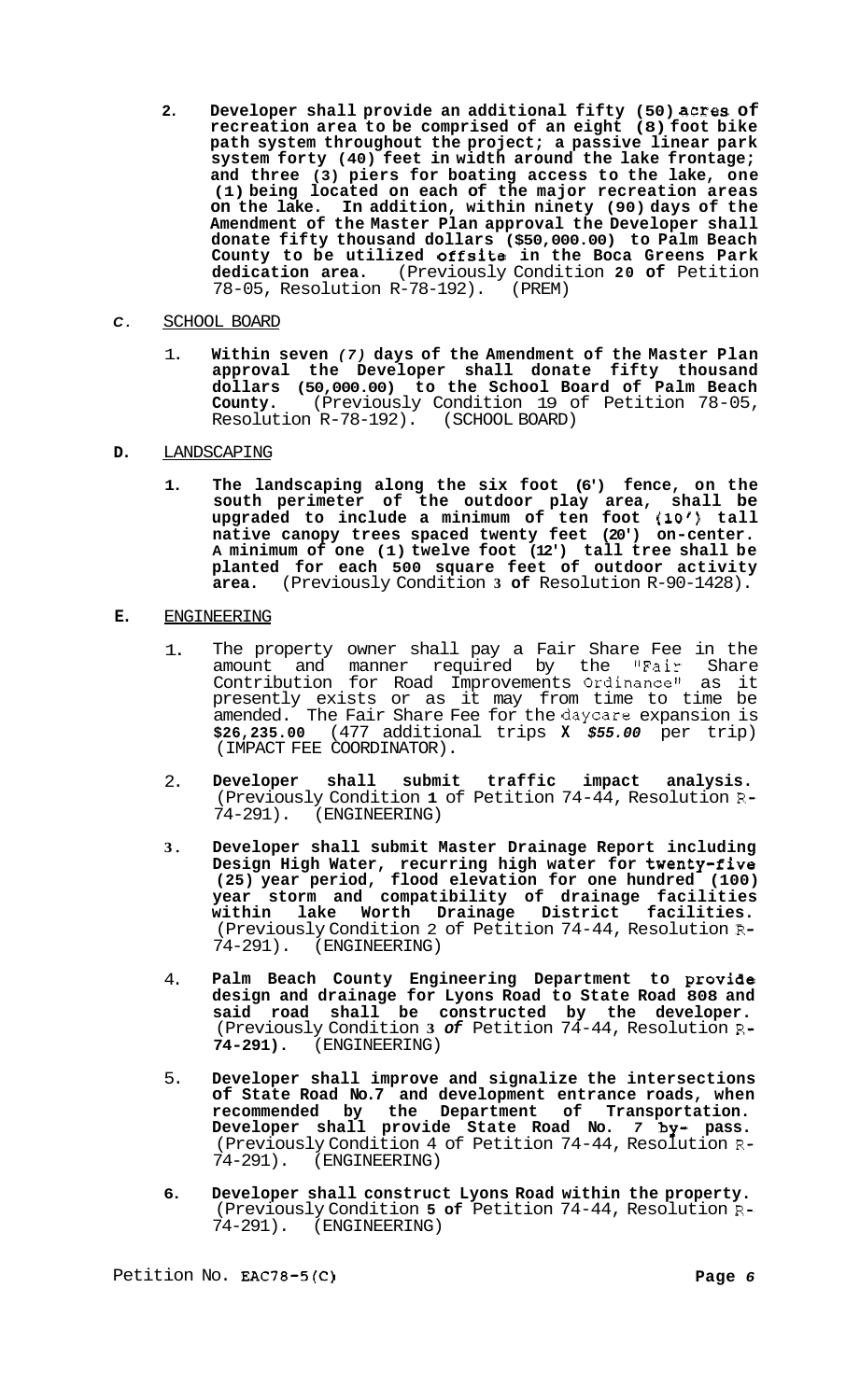- 7. Developer shall construct Lyons Road from the south **property line to Glades Road as a two-lane section. Pitlm Beach County Engineering Department shall provide des: gn** and drainage for this section of road. (Previously Condition 1 of Petition 78-05, Resolution  $R-78-192.3$ . (ENGINEERING)
- 8. Developer shall construct Lyons Road within the project **limits as a four-lane section; the alignment of wh.ich shall be approved by the County Engineer.** (Previoulsly Condition **2 of** Petition 78-05, Resolution R-78-19.!). (ENGINEERING)
- 9. **Developer shall construct a left turn lane, wsst approach, a right turn lane, east approach, and a right turn lane and dual left turn lane, north approach, at the intersection of Lyons Road and Glades Road. Phe construction of a second left turn lane, north approazh, shall be required when determined by the County Engineer.**  (Previously Condition **3** *of* Petition 78-05, Resolution **R-**78-192). (ENGINEERING)
- **10. Developer shall construct a right turn lane, south approach, at the intersection of Kimberly Boulevard and S.R.7.** (Previously Condition **4 of** Petition 78-05, Resolution  $R-78-192$ ).
- **11. Developer shall signalize the intersection of Kimberly Boulevard and S.R.7 when warranted as determined by the County Engineer.** (Previously Condition 5. *of* Petit ion 78-05, Resolution R-78-192). (ENGINEERING)
- 12. **Developer shall construct a left turn lane, ncrth approach, and a right turn lane, south approach, at the intersection of New England Boulevard and S.E..7.**  (Previously Condition *6 of* Petition 78-05, Resolutiolk **R-**78-192). (ENGINEERING)
- 13. **Developer shall construct left and right turn lanes at the west, north and south approaches at the intersec1:ion of Kimberly Boulevard and Lyons Road.** (Previollsly Condition 7 of Petition 78-05, Resolution R-78-192). (ENGINEERING)
- 14. Developer shall signalize the intersection of Kimberly **Boulevard and Lyons Road when warranted as determine11 by the County Engineer.** (Previously Condition 8 *of* Peti':ion 78-05, Resolution R-78-192). (ENGINEERING)
- 15. Developer shall construct a left turn lane, south **approach, and a left turn lane, west approach, at the intersection of New England Boulevard and Lyons Rl>ad.**  (Previously Condition 9 **of** Petition 78-05, Resolution **R-**78-192). (ENGINEERING)
- 16. **Developer shall signalize the intersection of New England Boulevard and Lyons Road when warranted as determined by the County Engineer.** (Previously Condition 10 *of*  Petition 78-05, Resolution R-78-192). (ENGINEERING)
- 17. **Developer shall construct a left turn lane, south approach, at the main entrance to the golf course clubhouse on Lyons Road.** Previously Condition l:~ **of**  Petition 78-05, Resolution R-78-192.
- 18. **Developer shall construct a right turn lane, south approach, at the intersection of the north entrance road and Lyons Road.** (Previously Condition 12 *of* Petitiorl 78- 05, Resolution R-78-192). (ENGINEERING)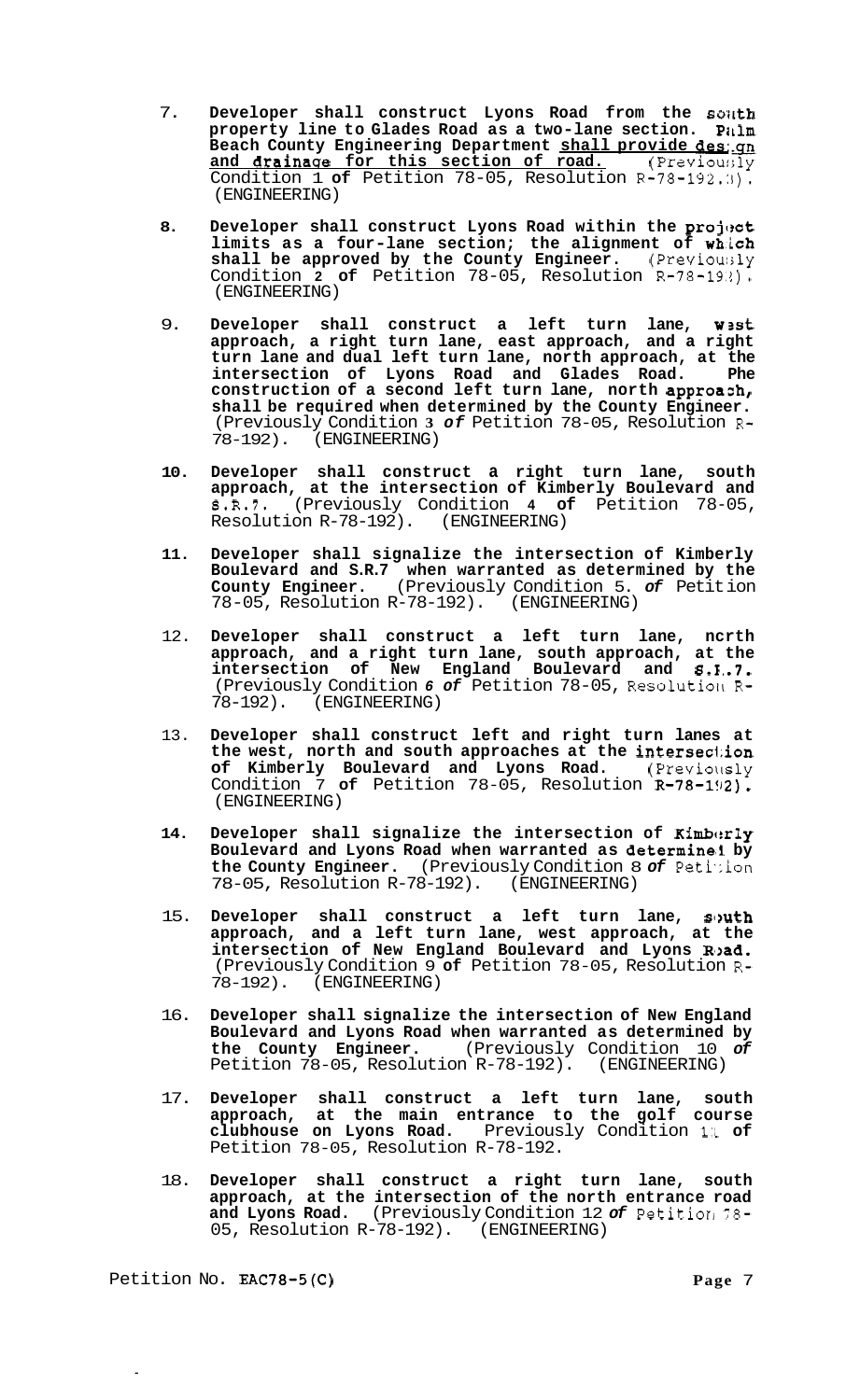- 19. Developer shall provide access to the major recreational **tract on Lyons Road from within the multi-family area snd no permanent driveways shall be allowed to Lyons Road. <sup>A</sup>temporary driveway to the sales off ice shall be allowed during initial construction.** (Previously Condition 13 *of*  Petition 78-05, Resolution R-78-192). (ENGINEERING)
- 20. **Developer shall signalize the intersection of Lyons RDad and Glades Road when warranted as determined by the County Engineer. Developer's participation in this requirement shall be limited to a pro-rata share of total cost based upon traffic volumes at the time the traffic warrant is met, as determined by the County Engineer.**  (Previously Condition 14 of Peti<sup>+1</sup>on 78-05, Resolution R-78-192). (ENGINEERING)
- 21. **Developer shall construct a left turn lane, east approach, at the intersection of Kimberly Boulevard and the shopping center entrance. The entrance shall be located a minimum of six hundred sixty (660) feet from the centerline of Lyons Road.** (Previously Conditior **15 of** Petition 78-05, Resolution R-78-192). (ENGINEERING)
- 22. Developer shall construct a left turn lane, south **approach, at the intersection of Lyons Road and the**  shopping center entrance. The location of the entrance **road shall be approved by the County Enginc!er.**  (Previously Condition 16 **of** Petition 78-05, Reso1utio:lR-78-192). (ENGINEERING)
- 23. The main entrances to the shopping center on loth **Kimberly Boulevard and Lyons Road shall be two (2) limes in and two (2) lanes out.** (Previously Condition 1:' **of**  Petition 78-05, Resolution R-78-192). (ENGINEERING:

# **F. HEALTH**

 $\lambda$  .

 $\sim 100$ 

- **1. Bewer service is available to the property. Therefore, no septic tank shall be permitted on the site.** (Previo'lsly Condition 8 **of** Resolution No. 90-1428).
- 2. **Water service is available to the property. Therefore, no well shall be permitted on the site to provide potable water.** (Previously Condition 9 **of** Resolution No. 90- 1428).

#### G. SFW

- 1. **The property owner shall participate in a recycling program when available in the area. The program shall include paper, plastic, metal and glass ,product!; as programs are available.** (Previously Condition 10 **of**  Resolution No. 90-1428).
- **H.** MONITORING
	- 1. Condition 11 **of** Resolution R-90-1428, **which** currently states:

As provided in the Palm Beach County Zoning Code, **Sections 400.2 and 402.6, failure to comply with ary of these conditions of approval at any time may result in:** 

**a. The denial or revocation of a building permit; the issuance of a stop work order; the denial Df a Certificate of Occupancy on any building or structure; or the denial or revocation of any**  permit or approval for any developer-ovner, **commercial-owner, lessee, or user of the sullject property; and/or**